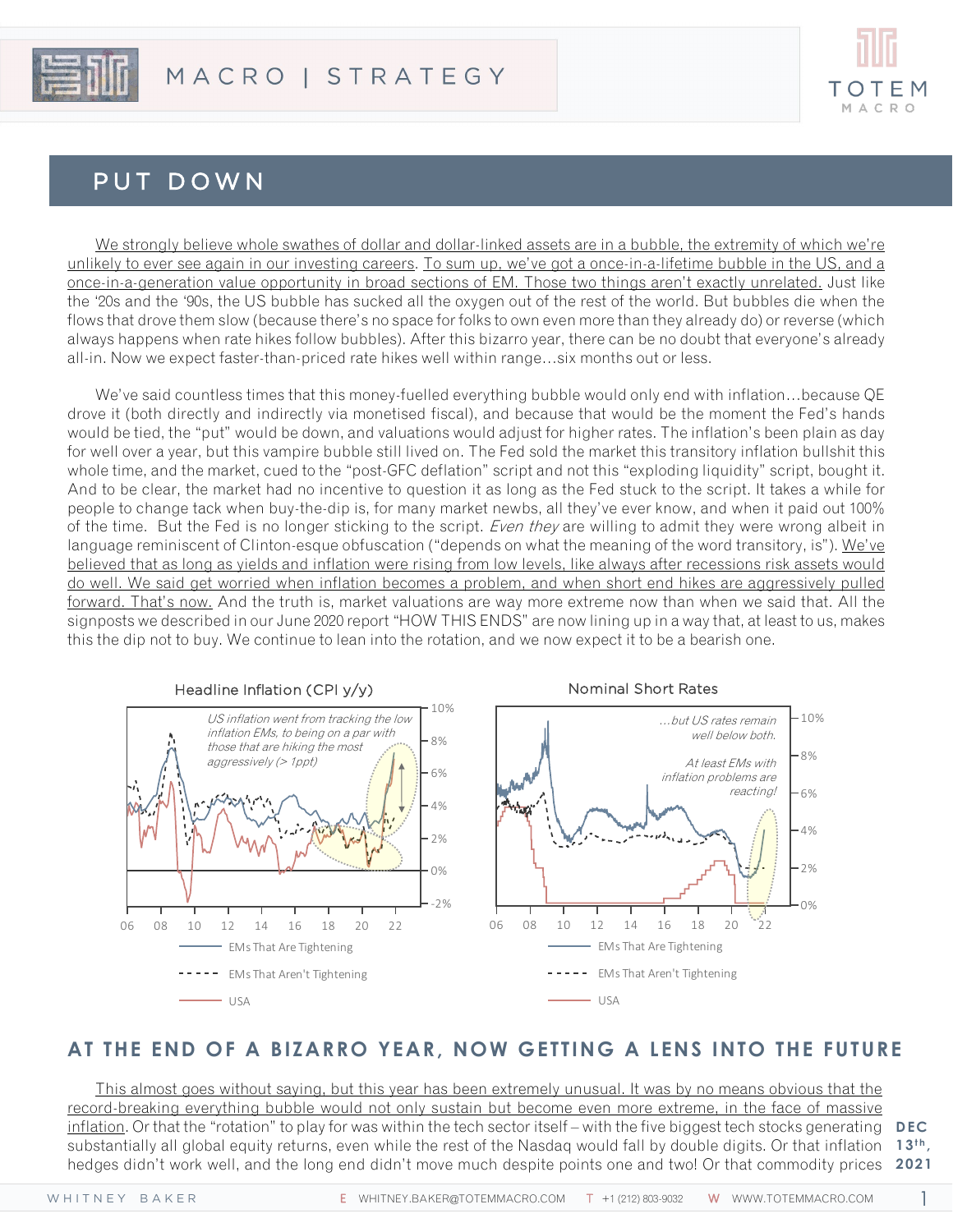



would surge, "reformed debtor" EMs would have greater current account surpluses than ever before, and yet EMFX would be flat – also not obvious. The *only reason* for all these things – in short, that macro conditions have unfolded as expected, but the assets that typically hinge on them haven't followed – is rates…it has been a year of folks playing this bubble to its logical death, even though the conditions that it thrived on are themselves, long since dead.

## **THE WHOLE THING COLLAPSES WHEN RATES RISE**

- ► During November's risk-off action, which, let's remember was driven by a) a marginally *inflationary virus* development; and b) the Fed explicitly telling you *it doesn't have your back anymore*, the market still "de-risked" in this episode by fleeing to treasuries.
- ► It's time to get ready for what happens when the market internalises that the Fed Put no longer exists when inflation and yields rising together is what's causing the risk-off. The last few weeks were a lens into what that looks like, with the exception that bonds will offer you no protection in that environment – they'll add to the losses.
- ► What this means is we're in for a historically unusual period of cash outperformance vs. nearly all DM assets (especially dollar ones in our view), which is pretty bearish considering cash will deliver negative real returns.

But within that environment, there will be playable risk rotation internals, geographic dispersion, and we'd expect, inflation hedge outperformance (because even if the Fed doublespeed tapers and hikes, they'll still lag what's needed to bring inflation down). To be ultra-clear, here's what we expect to happen along the major asset class dimensions:

- ► *Rates:* The long-end has been held down by a lack of term issuance (after Fed purchases), and the growth slowdown this year. We believe that's over as supply is inflecting much higher in a sustained way, and inflation will remain extremely elevated until some time well after corrective action is finally taken (monetary tightening).
- ► *Equities:* We are increasingly convinced the bubble is dead or very close to dying and that this bounce will prove ephemeral. We believe the steady march higher in yields will attach a discount rate and risk premium to lossmaking, nosebleed valuation stocks and sectors. The huge narrowing of breadth is a classic end-of-bubble hallmark.
- ► *Equity Internals:* Because of points one and two, we expect US and dollar-linked assets to severely underperform cyclical value plays, especially in distressed markets with rate and inflation protection like many in EM (ex-Asia).
- ► *Tech Carnage:* The tech sector is in for a world of pain. Part of the reason FAANG is the only thing that's performing is that it's increasingly taking / absorbing all profitable cashflows in the sector. The vast majority of other new economy tech and tech software companies are loss-making, and dependent on revenues from within the sector itself. That is to say, each tech company's revenues are in large part derived from the rest of the sectors' losses. The problem with simultaneously tighter liquidity, rising rates, and stock price losses is that folks won't be willing to finance these cashflow gaps forever, and where they are willing, they'll do so at much more normal valuations. Many companies within sub-sectors that cumulatively imply astronomical market caps (e.g. EVs, SAAS) won't survive, thus starting a vicious downward spiral of sector-wide revenues, and we expect, failures.
- ► *Dollar:* When the dollar everything bubble cracks, so will the dollar. As we show below, in many ways the dollar is today what EMFX was in 2013 (extremely dependent on foreign flows into domestic bubble assets, and extremely overvalued as a result of those flows, with twin deficits, soaring inflation, and a central bank that's well behind).
- ► *Inflation Hedges:* Even though tightening will come, real rates will continue to deteriorate and extend longer along the curve because that tightening will be too late and too slow. Traditional hedges that work during currency-debasement driven inflation (precious metals, broader commodities, cyclical / inflation assets that can capture elevated nominal GDP as profit, not just revenue) will rise to the fore and we expect, outperform materially. Others, like TIPs, will do less well, but still probably ok in real terms.
- ► *Crypto / Bubble Assets:* We invest in what we know, in areas where our macro frameworks and signals explain the majority of what's going on. Crypto is not something we know much about, or something that has enough history to understand well. That said, our guess is it will prove to be ultra-vulnerable to the end of this bubble, as retail-driven frothy assets typically are. We would guess this will help turbo-charge precious metals.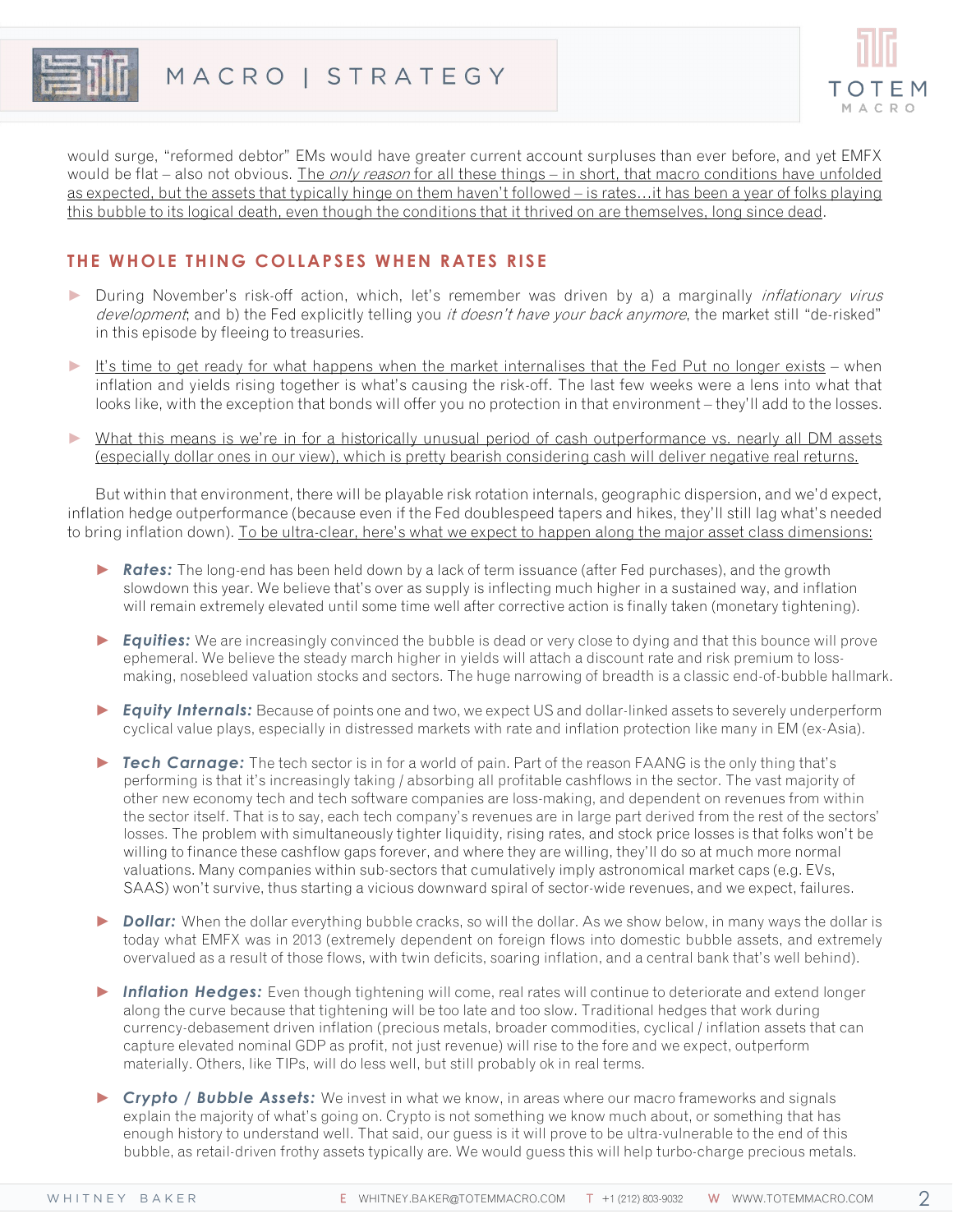



## **IN S TOCKS , WE EXPECT MORE RISK OFF AND A LENGTHY ROTATION**

- ► The charts below zero in on the recent risk-off episode, which had some interesting characteristics that portend the future. They index to Nov's SPX peak, and pink shading shows days when US indices were off by  $> 1\%$ .
	- Initially, the risk off was broad-based. But throughout the episode, and on later down days, US stocks did significantly worse than EM stocks (which nobody owns, and therefore don't get liquidated as aggressively). DM ex-US did even worse (because that's where new virus restrictions are being applied with the most vim, and because the virus and central bank tightening were seen ultimately as global growth drags). We expect all to outperform US stocks in the future. It's also telling that the SPX, FAANG and the rest of US tech all did just as badly as each other, but in classic pavlovian fashion, FAANG bounced back. Rising yields will re-condition that response. And whether we look at meme stocks, post-deal SPACs or ARK (as a decent proxy for loss-making tech)…in other words…the assets most characteristic of this bubble, with the most recent inflows…they did horrendously and didn't bounce.



## **WHEN THE DOLLAR EVERYTHING BUBBLE CRACKS, S O DOES THE DOLLAR**

- ► The YTD dollar rally followed the 2018 playbook: Stronger fiscal impulse in the USA = growth will be better in the USA = short-end tightening being pulled forward = dollar rally and cross-currency basis issues re-appearing.
	- But in trade-weighted terms, the dollar rally hit DMFX spot and "EMs tighteners" by around the same amount, but was less bad for EMs that aren't hiking (and don't have much inflation). That said, total returns in EMFX across the two groups were comparable (and much better than DMFX) because the hikers at least offer 4% carry on average.
	- This time around there wasn't any dollar credit going into EM in the same way there was in 2018 (recall, 2017 was the strongest ever year for hard currency inflows into EM bonds as an example), current accounts are in large surplus, and rates are materially higher. This is why - when it comes to taper and rates - you need to worry about the USA. It's where the flows are going, where inflation is acute, and yet where they're doing nothing about it.

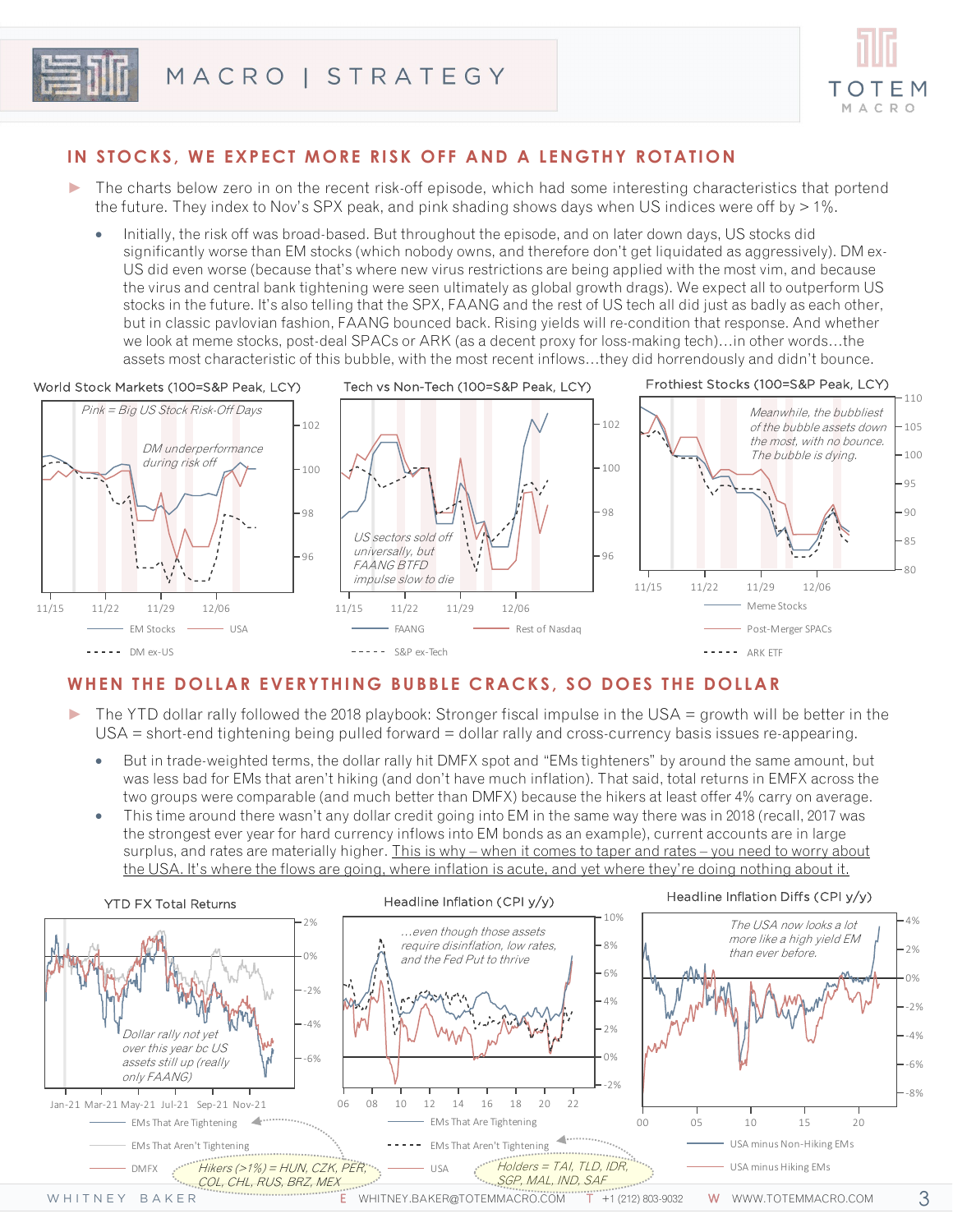

► US stocks (esp. FAANG) still rose (with the dollar) this year. But when there's broad-based risk-off, non-USD G7 currencies (i.e. alternative reserve currencies) rallied, and the dollar sold off. The dollar sell-off during the Black Friday market rout (and the risk off days since) was a window into the dollar's future. This is explained by the idea that the huge recipient of both carry flows within DM and risky-asset flows this cycle (post-2013 taper/ Fed lift-off) was the USA. We truly believe that when this **EVERYTHING BUBBLE CRACKS THE DOLLAR WILL CRACK TOO**, as was the case post dot com. **FOREIGNERS ALREADY CEASED THEIR RAMPANT BUYING OF US STOCKS** . When US tech started to underperform EM stocks in the rout, EMFX actually rallied on US equity risk-off days. Meanwhile, we won't get the classic dollar squeeze dynamic in risk-off because that normally comes from an unwind of carry trades, and the dollar has not been funding any carry trades for the last seven years, even intra-G7. It's been on the receiving end of carry flows. Crypto's performance (selling down alongside tech) is also telling.



## **AS RISK DOES BADLY, FOCUS RETURNS TO PROTECTING CAPITAL**

- ► Up until very recently no one's eye was on how to protect their capital. It was on how to flip pre-deal SPACs trading above \$10, and how to chase unsustainable bubble gains in meme stocks, crypto, NFTs, "story tech" and all manner of US risk assets. That's starting to change alongside the inflation narrative. But this risk-off episode didn't show any love to traditional inflation-assets like commodities and PMs, while BEIs and nominal yields actually fell.
- So this is the big exception to extrapolating the recent market moves. Markets are still pricing risk-off as if it will somehow bring about some magical deflationary wave that holds yields down, and more forward Fed support (e.g. slower hikes, some concept of a downside Put). In other words, the market's still reading risk-off like it's a deflationary growth shock. But inflation is entrenched, and even the Fed is now telling the market it's on its own.

#### CMD Prices (GSCI Indices, 100=S&P Peak)



#### US Yields (Chg vs S&P Peak)



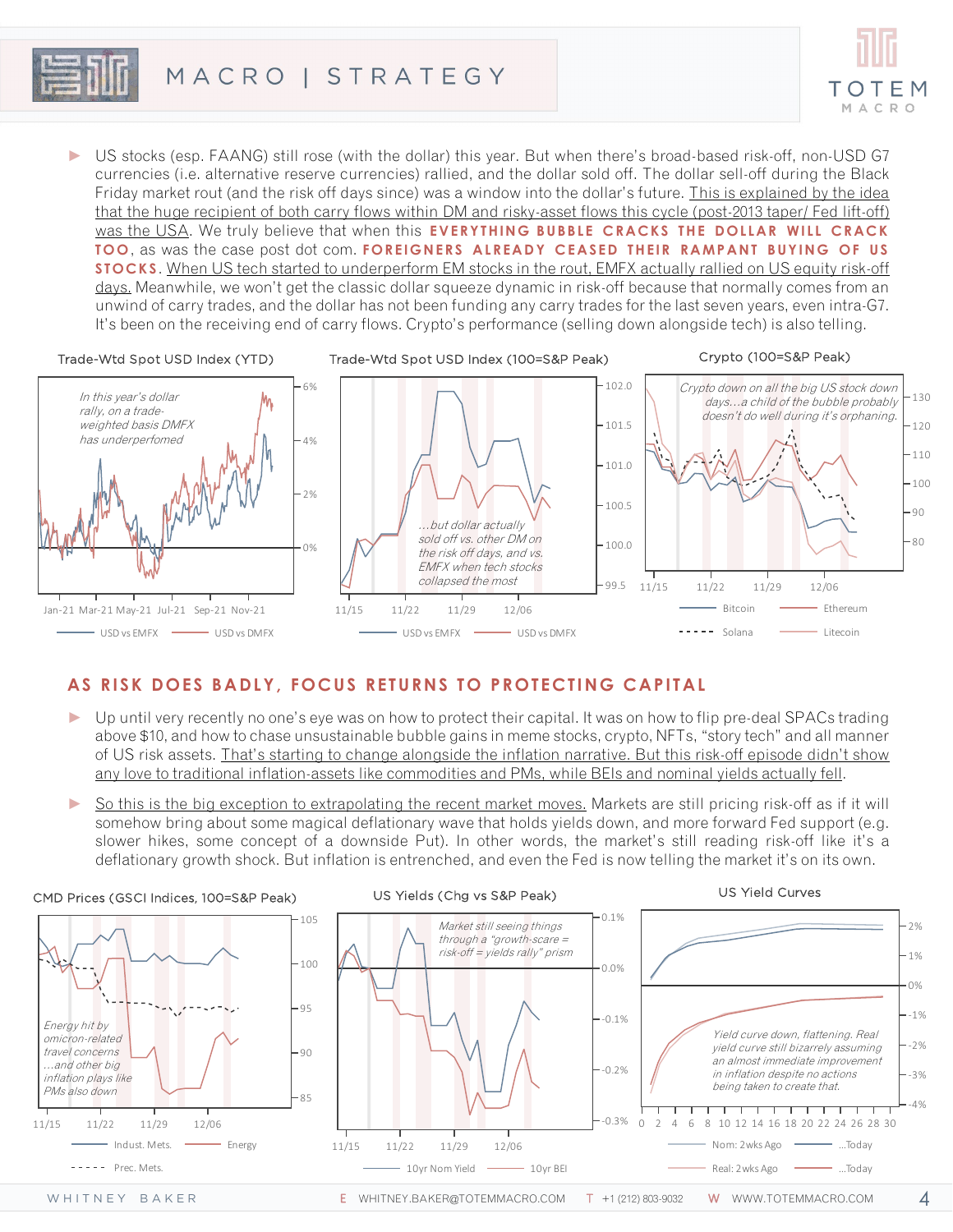



## **"AMERAZIL": US POLITICIANS HAVE LEARNED FROM THE ABSOLUTE BEST**

US fiscal shock and awe is causing inflation. From a flows perspective, we have extreme amounts of credit creation (both fiscal and private), and rapid money printing at the same time. Post-GFC we had money printing that was just sufficient to offset contracting credit. That's why there wasn't an explosion in broad money growth / financing then like today, and why this is inflationary, while back then money printing was just an offset to a huge deflationary deleveraging. Considering US demand is responsible for circa 90% of incremental global durable goods spending, and that global inflation is more correlated than ever before, there's a strong case the US is global inflation enemy no.1.

- In the 2000s, the term "Chimerica" came to represent the virtuous self-reinforcing dependency between the US and China, where cheap Chinese goods got sold to US consumers, expanding US trade deficits that were financed by China's recycling of those export-driven surpluses into US bonds and other assets. The US consumers in that cycle financed those same purchases by taking on huge amounts of debt both reflecting and creating the housing bubble, and ultimately paving the way for the subprime crisis.
- The virus took that mercantilist model to its logical extreme, with consumer goods purchases financed directly by fiscal transfers, instead of debt. But the problem is, as an expensive dollar-linked FX, China doesn't have external surpluses to recycle anymore and it's long since de-pegged from the dollar. as have petrocurrencies and other previously pegged EMFX. There are no automatic foreign official purchases of US debt this time around. The buyer of US debt is…the Fed.
- Any seasoned EM investor knows what happens next when a country runs a twin deficit with an overvalued currency, an overheating economy and inflation surge, and deeply negative real rates. The currency falls, rates rise, and equities selloff. An external adjustment then occurs because domestic tightening and foreign selling stifles demand and chokes off imports. That "BoP downswing" was fully in force for EM during the 2013+ taper tantrum and US hiking cycle, because it was EMs who were doing those mischievous things. This time it's the USA. So we propose an alternative gimmicky name: **AMERAZIL.** This time it's a two-party suicide pact of money-financed fiscal. America is the new Brazil.



#### Govt Debt Levels (%GDP)



# Broad Money (Chg Since Covid, %GDP)



#### Real Exchange Rate vs Trade Partners



#### Current Account (%GDP Qrtly Ann sadj)



### Portfolio IIP (ex-Govt Bond Liabs, %GDP)



W H I T N E Y''''B'A'K E *RHL, POL, HUN, CZK, PER.* E'''WHITNEY.BAKER@TOTEMMACRO.COM T +1 (212) 803-9032 W WWW.TOTEMMACRO.COM

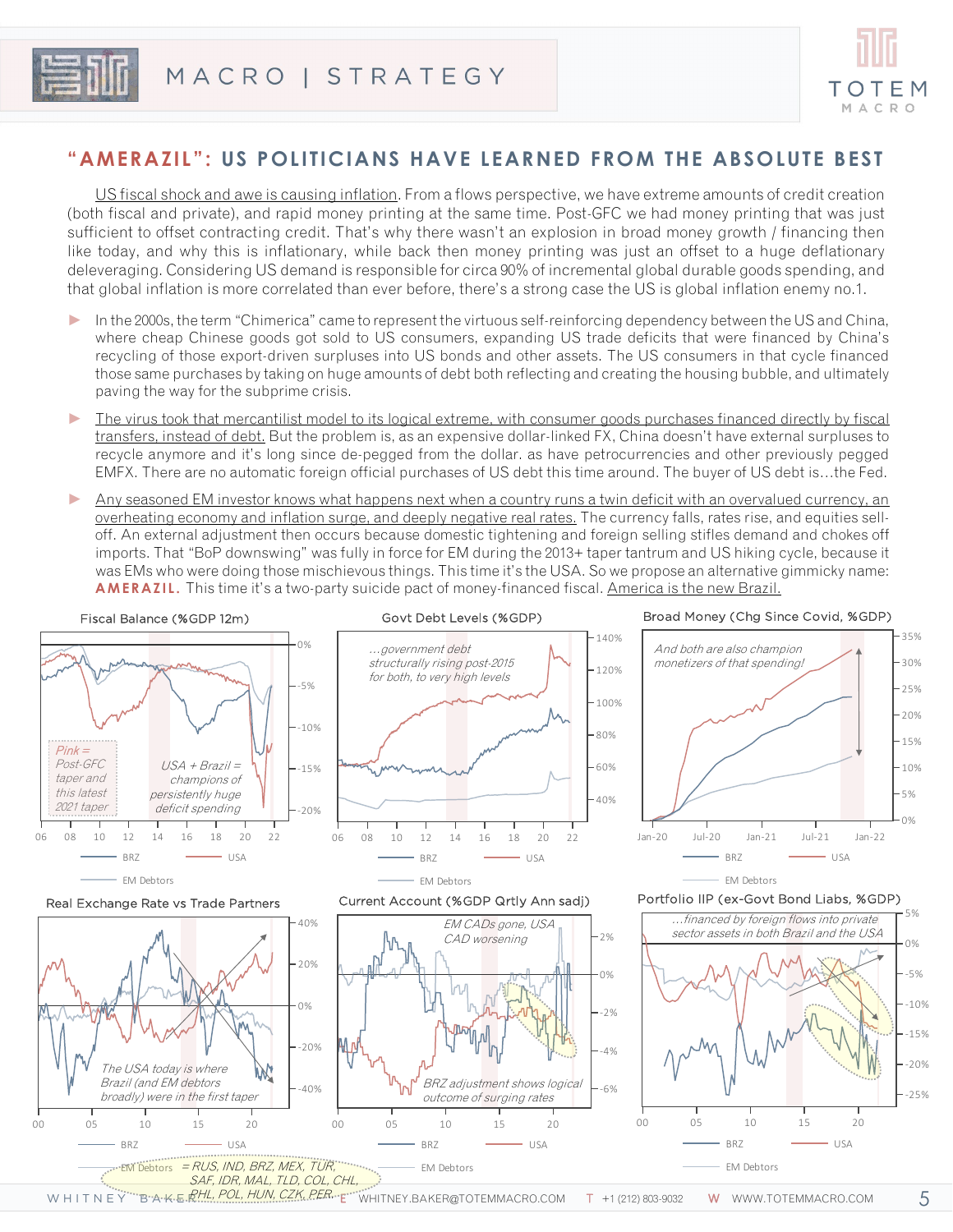

- So who exactly has been financing this twin doom-loop of expanding current account deficits and consumer booms? Why, foreigners buying booming equities and other bubble assets, of course. Low rates throughout this cycle (and for Brazil, since 2015) have propelled stock-rerating and appreciation in both places. Foreigners bought in large.
- ► You can see on the left that US stocks are trading in their 99th percentile, valuation-wise a level not seen since the dot com craze. Brazilian stocks were similarly rich – in a massive divergence from other post-BoP adjustment EMs (what we like to call the "reformed debtors")…until Brazil was forced to start hiking in a huge way, prompting outsized equity losses, foreign withdrawal and the growth adjustment described above. Meanwhile, EM debtors are trading extremely cheap – just like after the dot com, and they now own more foreign equities than foreigners own of theirs. Who will be sensitive to taper and rate-driven risk-off? Not those guys. They may actually unwind their own foreign equity ownership, conspiring with their booming current account surpluses to drive material EMFX gains. In the early part of this risk-off environment, their stocks may not rise outright, but at a minimum they shouldn't fall materially. Hence, bearish rotation.



# **CHECKING IN ON THE EVOLVING GLOBAL GROWTH | INFLATION MIX**

- ► Growth was slowing well before omicron, due in large part to policy-reactions to delta. The reality is variants will continue to develop, in highly vaccinated populations there's very few serious health outcomes, and yet policymakers are responding with extremely disproportionate measures regardless. What happened to "two weeks to slow the spread"…maybe this is our love of freedom speaking…but seems we're still under martial law a full year after VE Day (in today's terms, "Vaccine Efficacy Day"). It's not unlike Elizabeth Warren's never-ending bankbashing political haymaking nigh on a decade after the banking crisis was already resolved.
- ► Bottomline, anti-growth restrictions are not costless and we fear we are now **ENTERING A WORLD WHERE THEY CONTINUE WITH THIS** in the face of much **MORE CONSTRAINED POLICY- FLEXIBILITY**. At the margin this risks exacerbating goods demand even more by curtailing the services switch we describe below, worsening inflation broadly (especially given zero-covid-tolerance policies across much of goods-producing Asia), and giving central banks more cover to let inflation run, which sets us up for a more vicious catch-up and violent market correction later. We are now at risk of a '70s style market rout, with no Fed Put available.
- We know inflation is now endemic and globalised, we know the second-round effects of it are present and exacerbating it (capex booms, labour market tightness / wage pressure, restocking), we know there's abundant dry powder (e.g. \$2.7bn of unspent HH savings in the US), we know **THAT INFLATION IS PERNICIOUS PRECISELY BECAUSE IT MEANS SPENDING DRY POWDER IS EFFECTIVELY INVOLUNTARY** (even if folks are cautious and curtail real spending, 75c of every dollar being spent is being spent to afford stuff people were already buying). And there's more fiscal coming. In the rest of this report we check in on the key inflation and growth dynamics at play and what they mean for the future.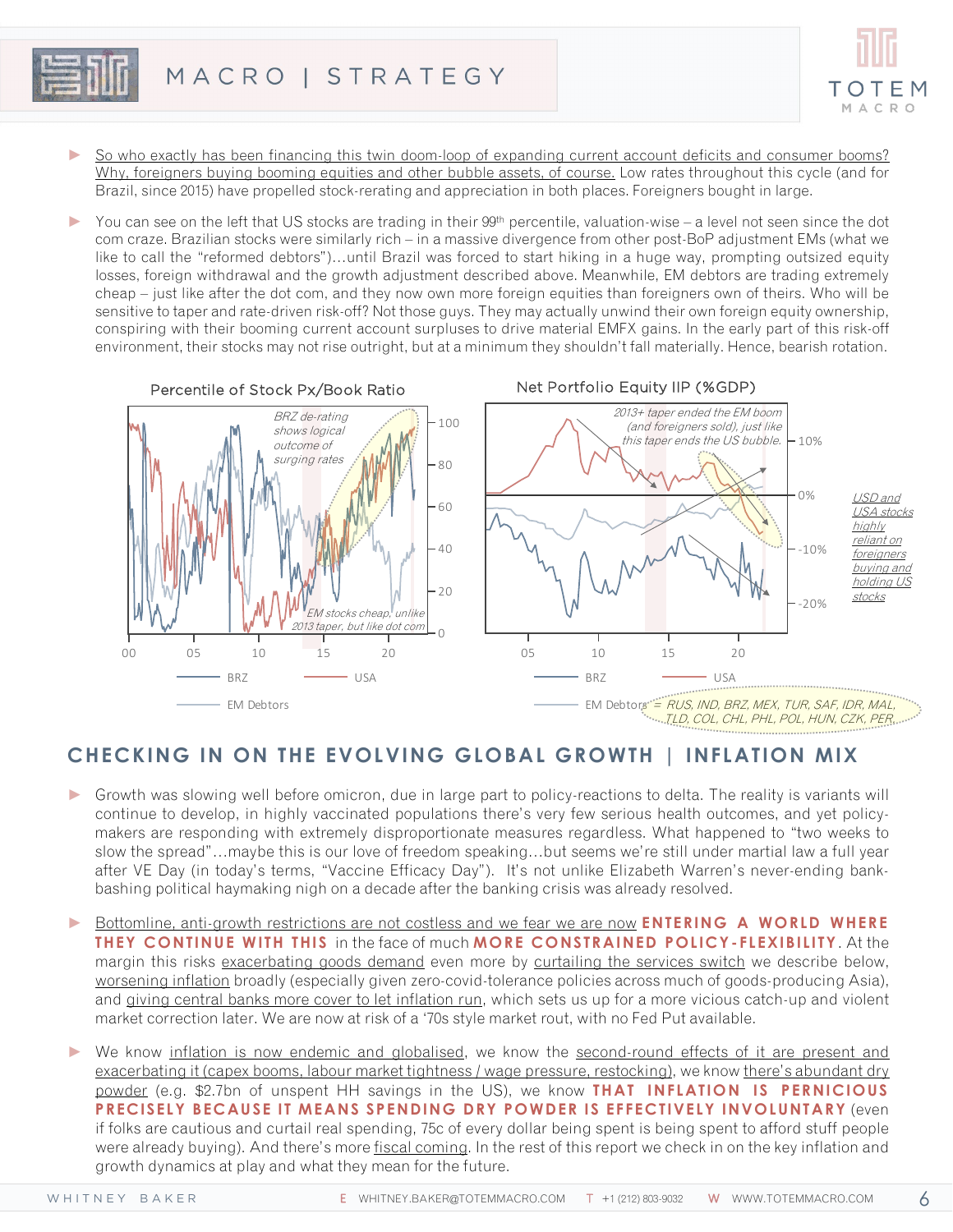



## **INFLATION: DMS ARE EXPORTING INFLATION INTO EM**

- Looking at where goods consumption is vs. goods production is a neat little way of synthesizing the consumerdriven "Demand vs. Supply" imbalances in different places. Consumer spending is up the most where consumer incomes are up the most, which is where consumer stimulus payments have been most generous.
- Unlike DM, EMs have not responded to coronavirus with outsized fiscal stimulus. But EM is not a monolith, and some have (Chile and Brazil are great examples) and have inflation problems like DM. Here's a set of charts comparing extreme global "fiscal stimulators"(largely DM) vs. "non-stimulators" (largely EM). Fiscal support that propped up household incomes, even as wage income contracted (as normal in a recession), is the dominant driver of demand vs. supply imbalances today (shown w. r. to goods in the two left charts below. So, as you can see on the right, the acceleration in core CPI vs. trough a) has been most pronounced and b) continues to accelerate unabated in the "fiscal stimulators". The "non-stimulators" have had less, with minimal further acceleration in core inflation since about March of this year.



- But essentially EMs are importing DM irresponsibility via the headline components. World inflation is extremely highly correlated to import prices vs. history…the demand shock is obviously acutely hitting goods, which mostly travel by ship ("ships and chips"), and are therefore imports and exports globally. This, for EM, is imported inflation.
- So regardless of their fiscal prudence (e.g. stimulus that was proportionate to or less than the income shock), and lower core inflation issues (as shown above), the non-stimulators are importing inflation visibly in the headline components, even if the overall scale of the problem is mitigated by their lower core inflationary pressures.



-80% -60% -40% -20% 0% 20% 40% 60% 80% 100% Imported inflation is driving overall global inflation to an unprecedented degree (even during the last 25yrs of globalisation, when goods broadly deflated). Mthly corr.

WLD Inflation Correl.to Import Prices

B\$6\$88858885882∓≌≌≇≌£≌₽₽₽₽

#### Rise in Headline Inflation from Covid Trough



7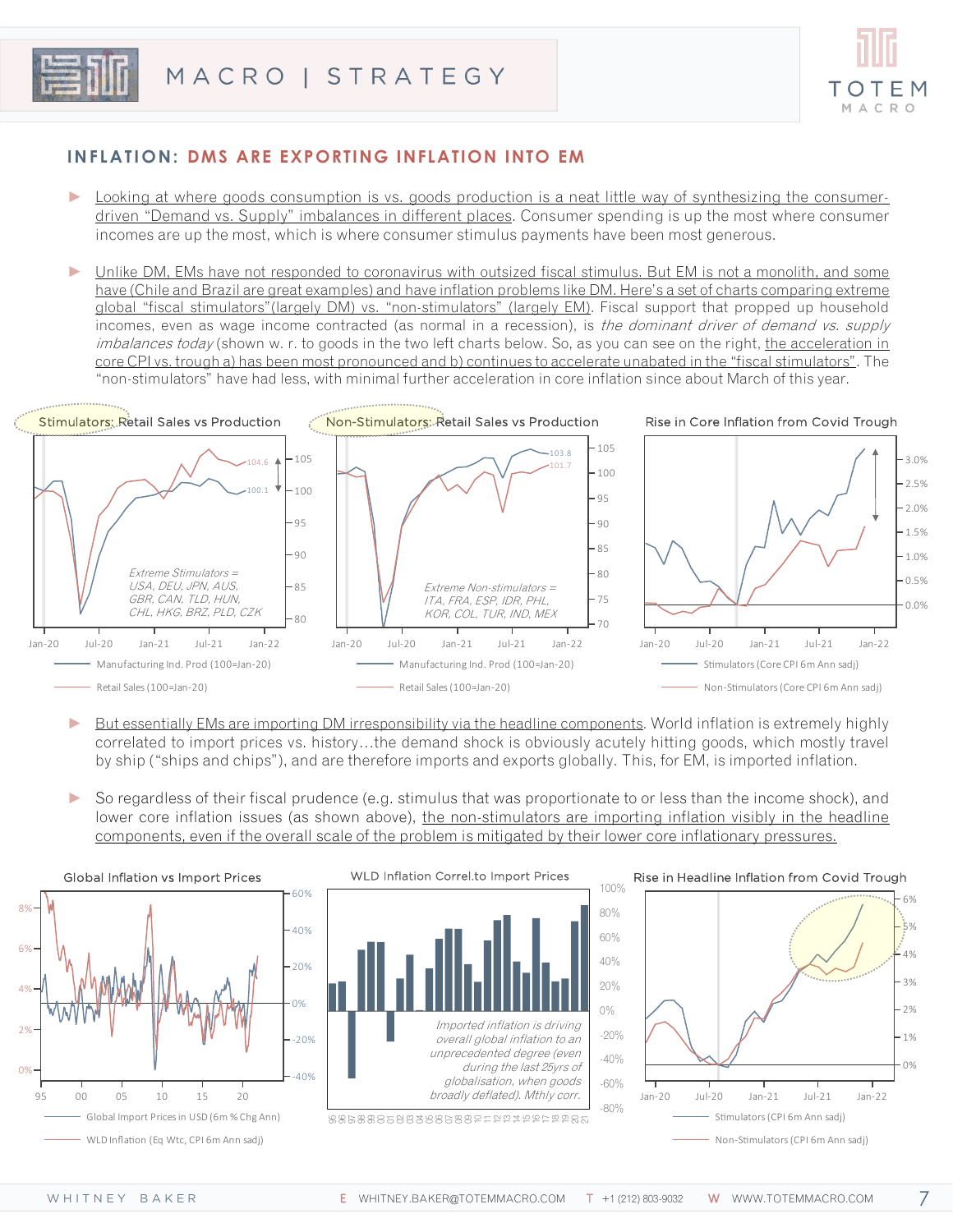

## **CONSUMER SPENDING: OBSERVATIONS ON EM/DM DIVERGENCE & SERVICES SWITCH**

- ► The inflation analysis above shows there were/are lower levels of retail goods demand within many EM countries vs. DMs at large. The EMs supplied this DM demand. The DMs/stimulators had an early extreme pop in **REAL GOODS SPENDING**, fuelling core inflation. But now, DM goods demand is slowing and below its post-covid peak, while EM goods demand is accelerating as these economies recover (propelled in part by the flow through of exportdriven external income windfalls, whether they're goods exporters or commodities exporters, resulting tight labour markets and capex booms, less fiscal drag etc). Asian economies are also adding to the rebound related to the recent loosening of covid restrictions (especially Singapore, Taiwan and Malaysia). On a 3mth basis median EM goods demand is flat (the average is +10% because of skew from these three countries), while DM is – 4%. We show 6m ann. charts below to cut through the V-shaped Asian chop. But the broad point remains no matter how you slice it, **EM GOODS DEMAND IS UP** (from lower levels), **WHILE DM GOODS DEMAND IS DOWN BUT STILL HIGH**.
- What about the **SWITCH TO SERVICES DEMAND** globally and away from goods? This is happening like it was supposed to upon reopening, but EM is above DM here too (in growth terms), meaning we see a pretty clear divergence in TOTAL real consumption trends between EM (accelerating) and DM (decelerating with mix-shift).



### **SLACK DIVERGENCE: LABOUR MARKETS TIGHTER, BUT CAP UTILISATION STILL LOW IN EM**

► Putting two and two together above, we show below that labour markets are tight broadly, even though services demand is still only just recovering. In the "fiscal stimulators" this is some combo of labour force reductions / falling participation / early retirement (visible in the DM stimulator types), and lots of hiring going on for both goods and services in the non-stimulators (plus also some reduced participation driving this).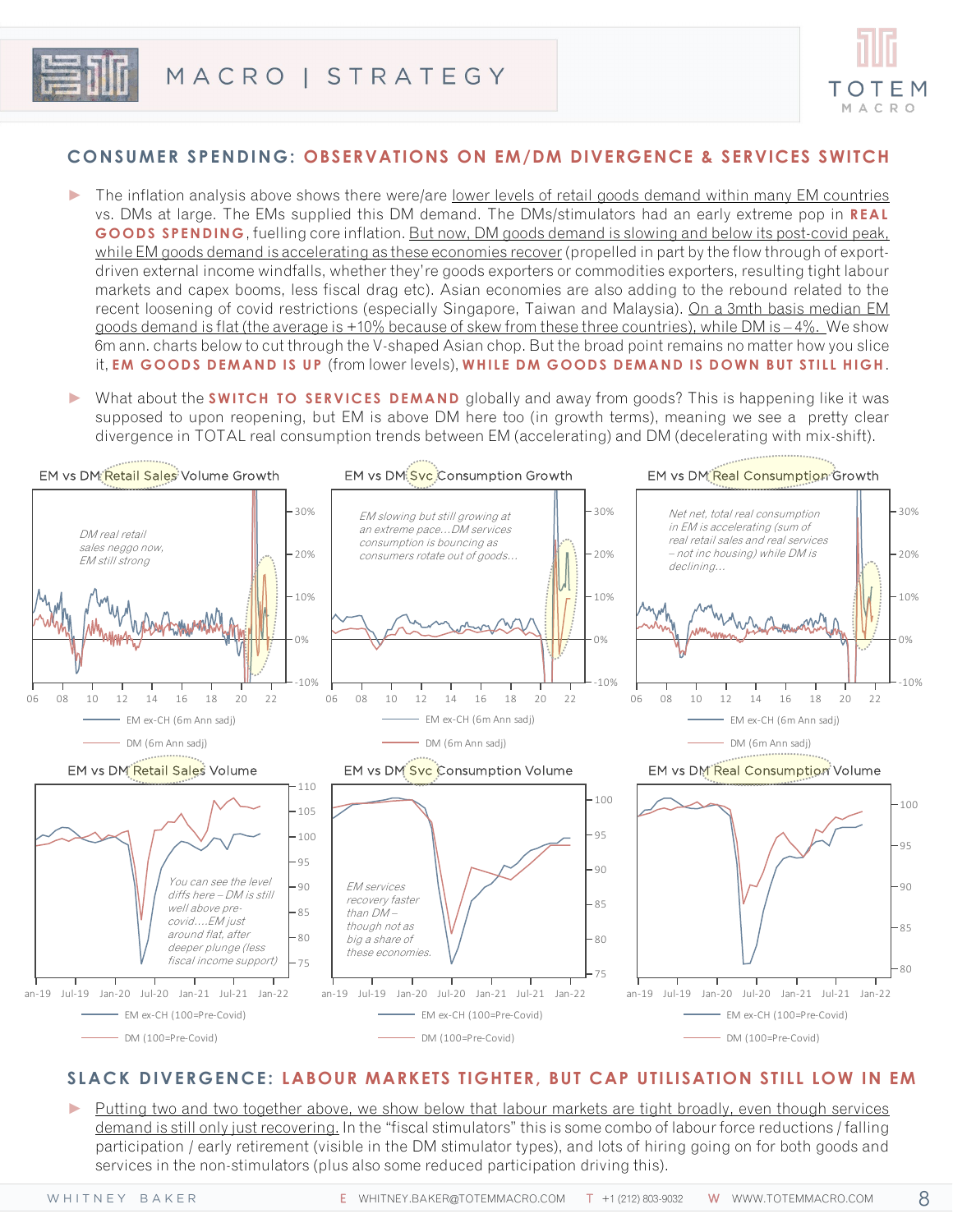

► So already tight labour is potentially a forward problem for incremental DM services "supply" and inflation more broadly (labour is of course the dominant input into services pricing), as services spending ramps up. In EM, services productivity can still expand (e.g. services hiring has outpaced the normalisation in services demand).



- ► But also, manufacturing capacity utilisation is getting tighter especially in the DM, while at the same time the EM is now accelerating its own goods demand. Clearly EM had tons of slack post-covid to cater to the surge in goods demand, and they still have the ability to ramp up further in theory, but logistics/shipping problems persist, and there are broad-based shortages in foundational goods components (e.g. semis etc).
- So these are just more points on inflation not being transitory, and the marginal ability to supply even more goods far from demand centres being constrained (and services, especially in the USA – the champion fiscal stimulator).



► On the wage side… EM (simple average) wage growth is more or less where it always is in nominal terms (a smidge elevated vs. the post GFC period), and real wages are similarly positive (using both headline and core CPI), within their usual ranges. But in DM, there's been a **STEADY NOMINAL WAGE GROWTH BREAKOUT** vs. the post-GFC range, back to where we were during the 2000s boom. The issue for these HHs is real wages are negative (even more, had we used 3m reads) as their spending (just like their overall income) has outpaced nominal wages.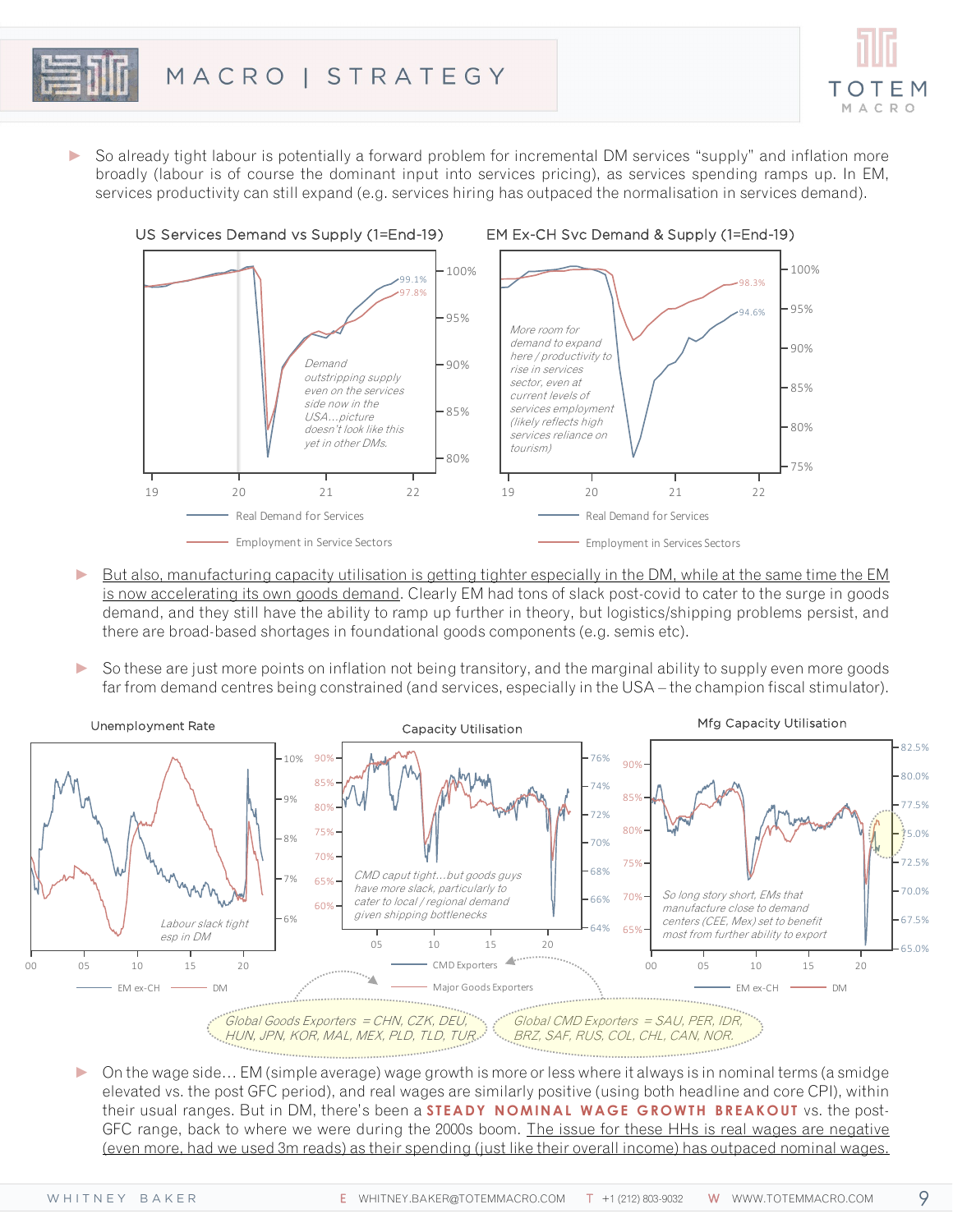



## **TRACKING CAPEX BOOMS: ANOTHER DEMAND DRIVER AND A CREDIT ACCELERATOR**

- ► On top of all of the above e.g. still high global goods demand (albeit with DM vs. EM divergences) amidst increasingly tight capacity, an ongoing switch to services amidst increasingly tight labour markets, and overall, the clear inflation problems generated by DM over-stimulators but being felt broadly via imports of headline components everywhere...we also have a capex boom! That just increases demand further, and supply only later.
- This is also most pronounced in the DM (vs. pre-covid levels)...but under the hood within EM the commodity folks are seeing some pretty big capex rebounds vs. the others (consistent with the slack divergence shown above):

EM Real Fixed Investment (100=Pre-Covid)

DM Real Fixed Investment (100=Pre-Covid)

WLD Capital Goods Prod. (100=Pre-Covid)

10



- ► This is important for two reasons: It **ADDS ANOTHER PLAYER** to the goods demand bonanza (globally, but especially visible in DMs and CMD producing countries that require capital goods for investment), **AND IT WILL ACCELERATE PRIVATE CREDIT FLOWS** related to financing these projects / capex expansions.
- ► Private credit creation never went negative in DM in this crisis (just like household incomes) mortgages, corporates drawing down credit lines in DM and the absolutely huge surge in corporate credit issuance since. This is of course a key difference between what happened post-GFC when all the money and fiscal was designed to offset a huge deleveraging pressure. As you can see below, over the last 6mths private credit is reasonably positive in most places (vertical axis, right chart), particularly outside Asia, even before capex funding is really needed.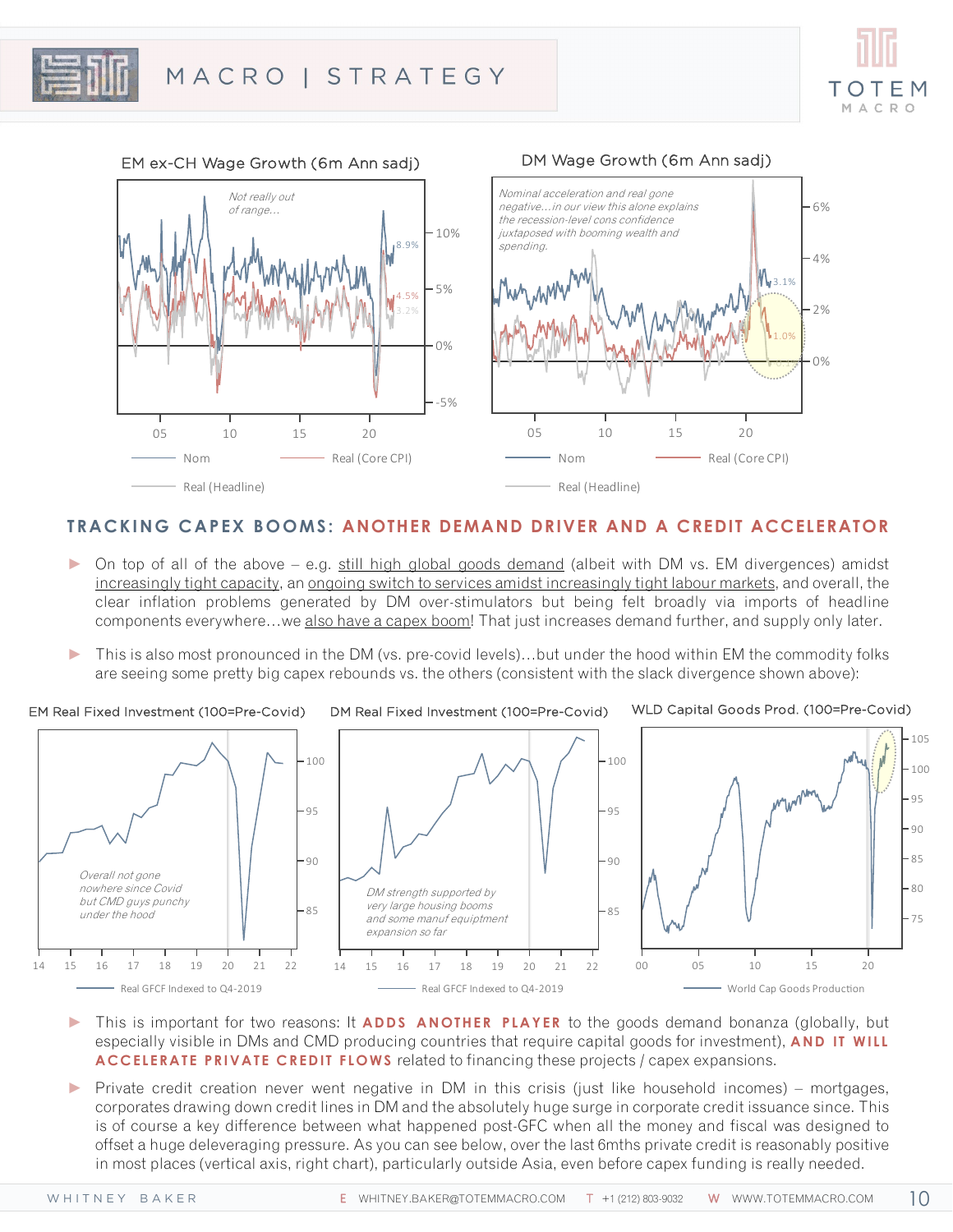

► But saying that, private credit creation is only now becoming a big contributor financing-wise to the global demand surge. There's plenty scope for acceleration, and capex booms in response to goods and commodity tightness (plus infrastructure drives and so on) will drive the corporate side. We believe the **MARKETS WITH STEEPLY NEGATIVE REAL RATES, LOW NOMINAL RATES, AND HIGH CREDIT FLOWS** are going to be the most economically sensitive to impending/ongoing hiking cycles. Those in the green quadrant probably not as bad.



# **A FINAL PARTING THOUGHT…**

The way tightening can help with an inflation problem is always and universally by slowing demand. It's not that the Fed hiking magically brings a new advanced nanomode fab onstream. But as we showed in INFLATION PANDEMIC this is a demand shock…not a supply shock. Supply of everything is well-above prior all-time highs. We have real concerns that rate hikes will be less effective in slowing demand this time around for a variety of reasons. So in addition to all our concerns on inflation and it's non-transitoryness, we're **WORRIED ABOUT THE ABILITY TO TIGHTEN EFFECTIVELY VIA INTEREST RATES** , particularly in the context of what will be higher through-the-cycle DM fiscal spending, and trigger happiness with respect to lockdowns. This may mean we need even more hikes than normal, and what's normal is  $2 - 4$  ppts. That's because:

- ► This overheating is not fuelled by a private credit cycle (the normal channel by which rate hikes work to slow growth)…it's not like it's 2006 and a hiking cycle will pop a credit boom;
- ► Fiscal ain't slowing much any time soon, especially in the USA, and it would be hard to contract the dry powder that's already been transferred (absent an outright fiscal tightening and massive tax hike on the poorest folks who a) have the dry powder, and b) have the highest propensity to spend it on things in the broad CPI – highly unlikely to say the least).
- ► The private credit acceleration is now happening and we believe will continue due to capex booms (with this particular form of credit being less rate sensitive because it's bonds / more fixed rate and once you start a project you kinda have to finish it).
- ► In the DM much of the capex is housing related something that doesn't ever contribute to disinflationary goods supply. And we know that the crazy house price booms that have happened almost everywhere are still going to flow through to inflation with a lag. The US CPI for instance, currently has shelter inflation at 3.8% y/y, while house prices are up ~20%. This will continue to pressure the numbers well after tightening has begun, absent a housing collapse.